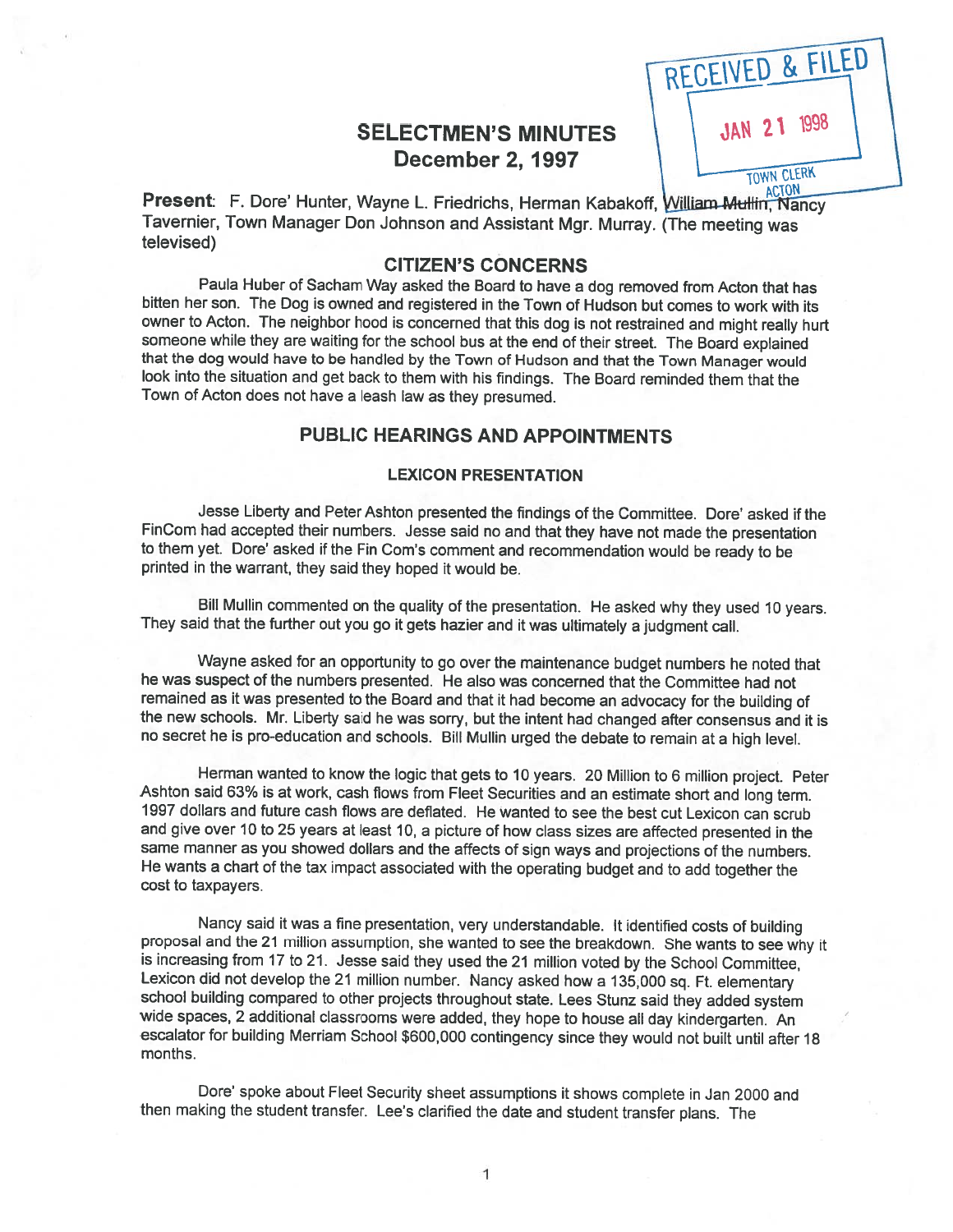assumptions include architect fee of <sup>8</sup> to 10% of costs and 1/2 design and 1/2 for management. Fleet says 8.6 for design expended in the beginning of 98. 20% would be for management cost of project according to Bill Ryan.

### TAX IMPACT REPORT

John Murray outlined the assumptions made to <sup>2001</sup> <sup>p</sup>lan. The peak is at \$213 on \$300,000 parcel, the <sup>2001</sup> <sup>p</sup>lan includes all projects including school projects. His concern is that Fleet numbers are O.K. but more sophisticated in predicating monthly cash flows and draw downs are overly conservative.

Bill Mullin assumes borrowings at the beginning of the projects.

Herman Kabakoff noted the \$650 does not include operating costs and does not include the Region. John says it dealt with <sup>21</sup> million. Herman requested that John's numbers be melded into Lexicon and Capital figures.

#### TAX CLASSIFICATION

Chairman Hunter opened the annual tax classification hearing noting the rise in residential of <sup>9</sup> to 10% and condo's at 11%. Of <sup>340</sup> cities and towns, our ranking was <sup>16</sup> last year and we are <sup>15</sup> this year from the top. The average tax bill is \$4,546. Assessor Dave Brown made the Assessors presentation to the Board about the various options available to the Board of Selectmen.

Bill Lawrence of the Chamber commented on the higher split rates in other communities and hoped we would not follow that practice. He thinks we need to maintain uniform tax rate to cover the base of residential growth, and to entertain new businesses.

Bill Funk, resident stated that businesses are leaving Acton and asked what will be happening to residents. The Chairman noted that in fact the businesses are not declining, there has been <sup>a</sup> modest increase in business in Acton.

WILLIAM MULLIN - Moved to adopt the Minimum Residential factor at 100% for the next coming year. HERMAN KABAKOFF - Second. UNANIMOUS VOTE

WILLIAM MULLIN - Moved that the Board not adopt the open space or residential commercial exemptions. HERMAN KABAKOFF -Second. unanimous VOTE.

Wayne thanked the Chamber for their annual attendance at the Classification Hearing and current involvement on the EDC.

### CABLE CONTRACT DISCUSSION

Peter Robinson and Laura Hirsch were present to represent the cable committee in the review of the contract with the Board. They have been working to pu<sup>t</sup> the REP out. It was noted that we cannot use current counsel as they represent Cablevision. Don has been working on getting <sup>a</sup> new firm on Board.

Dote' was <sup>p</sup>leased with the document and asked if we could send to other providers. Don felt the committee has striven to see what Cablevision could provide in response to the proposal. Nancy thought competition could leverage us. The Committee said they had copied the outline and questions from other communities for use in the re-negotiation process.

Nancy wanted all Finance Committee and School Committee meetings televised as well as Planning, Board of Health, Conservation and ALG meetings. She questioned the need for Patriots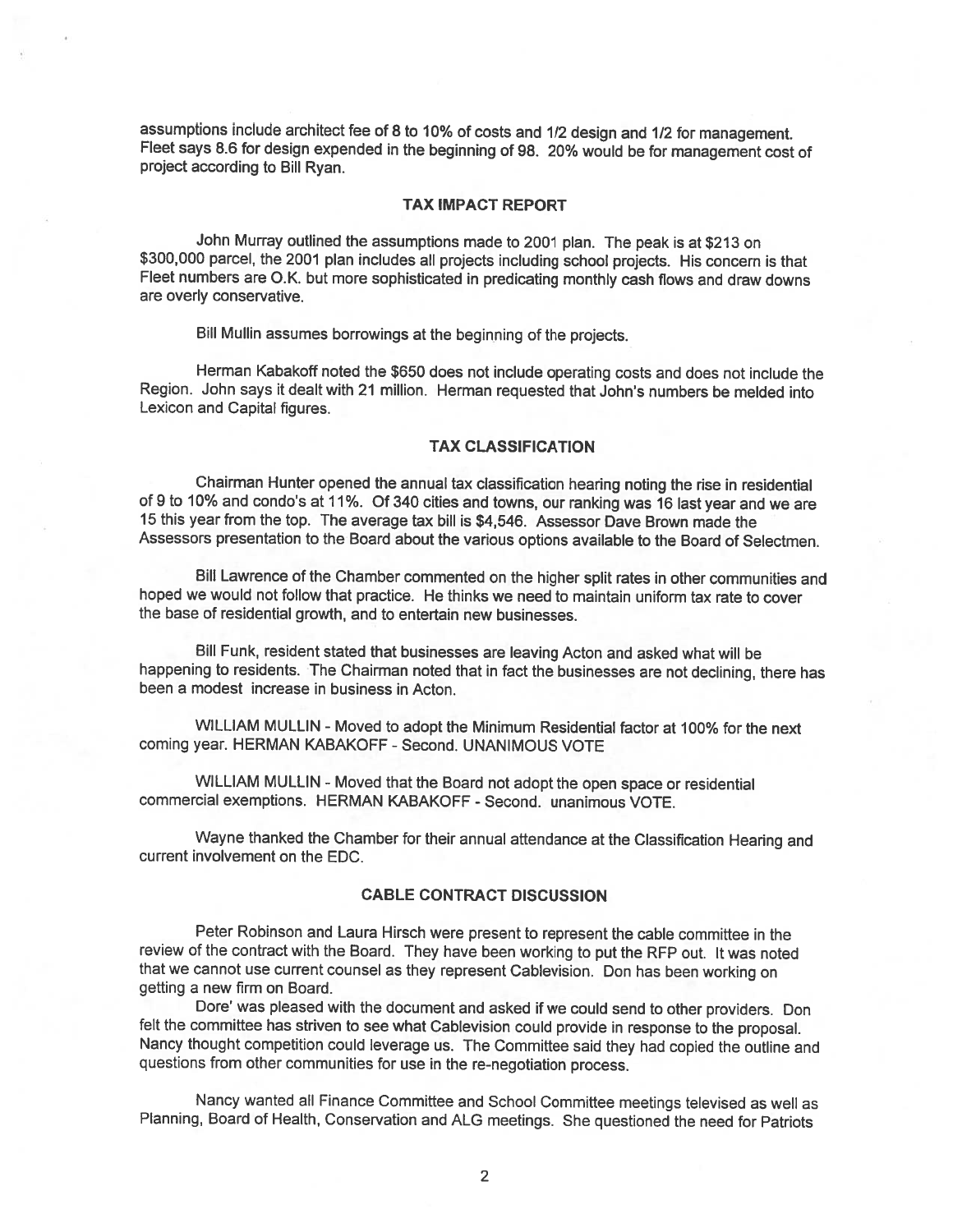Day and Memorial Day coverage. She also had questions about VCR Plus, the time for customers to wait on line, data equipment - Town staff to look at to be sure it is consistent with I NET plans. He noted the reduced rates at 62 rather than 65.

Herman questioned the time requirements of retaining tapes. He also urged <sup>a</sup> requirement to get <sup>a</sup> local office to get new cable boxes and conduct business in Acton, he also asked about automatic reimbursement for times when cable goes out without asking for <sup>a</sup> rebate.

The committee's request for restructuring as discussed. WAYNE FRIEDRICHS- Moved to approve the restructuring of the Membership from 8 to 5. HERMAN KABAKOFF - Second. UNANIMOUS VOTE.

## SELECTMEN'S BUSINESS

SPECIAL TOWN MEETING WARRANT ARTICLE- Chairman Hunter spoke about the motion and article as revised by Town Counsel vs the one submitted by Dr. Zimmerman. Bill asked if the numbers are <sup>p</sup>laced in the article does that mean they can't change the numbers. Bill was concerned that numbers go up and down on other projects.

Herman said the contingency line is included at <sup>a</sup> fairly high amount already. Dore' thought the monies could be shifted later and Don agreed. Nancy was concerned on how we would administer the project on the Town side and suggested another committee and or Citizen's committee could handle this. Wayne agreed it was too much to ask the Town Manager to oversee <sup>a</sup> project of that level taking <sup>p</sup>lace at the school and wanted to see school staff or designee take the lead and load.

Dore' asked if anyone was against taking the Town Manager out of the loop. Herman felt he should be included but not at the level of supervisor of the building project. Nancy was concerned that <sup>21</sup> million of public monies was spent with no Town side involvement or oversight.

Mike Scanlon said that a meeting was scheduled to address these issues around 21 Million expenditure he will take to school Board along with other issues listed on the Agenda. Wayne still does not feel he has seen a good presentation all in one piece. He urged them to put together a better presentation. Dore' invited them back to the December 16th meeting to make another presentation to the Board.

1998 LICENSE RENEWAL - The Board reviewed the renewal list for the licenses under their<br>jurisdiction. WILLIAM MULLIN - Moved to approve with the deletion of DJS Class II and holding Makaha until after their public hearing. NANCY TAVERNIER - Second. UNANIMOUS VOTE. John Murray noted the one license that the landlord had defaulted on agreed payment of back taxes and he will be moving toward foreclosure on the owner.

EAGLE SCOUT COURT OF HONOR - Wayne will take the December 27th and Herman the January 10th.

WINDSOR AVE. TRAFFIC - Wayne discussed the recent letter from Messer's Pavan and Chernin and the possible agenda time in the future to address. Nancy felt that TAC should address this and the commuter lot issues and would forward these materials to them.

Acton 2001 - Nancy reminded the Board of the Wednesday meeting at 6:45 at the Jr. High.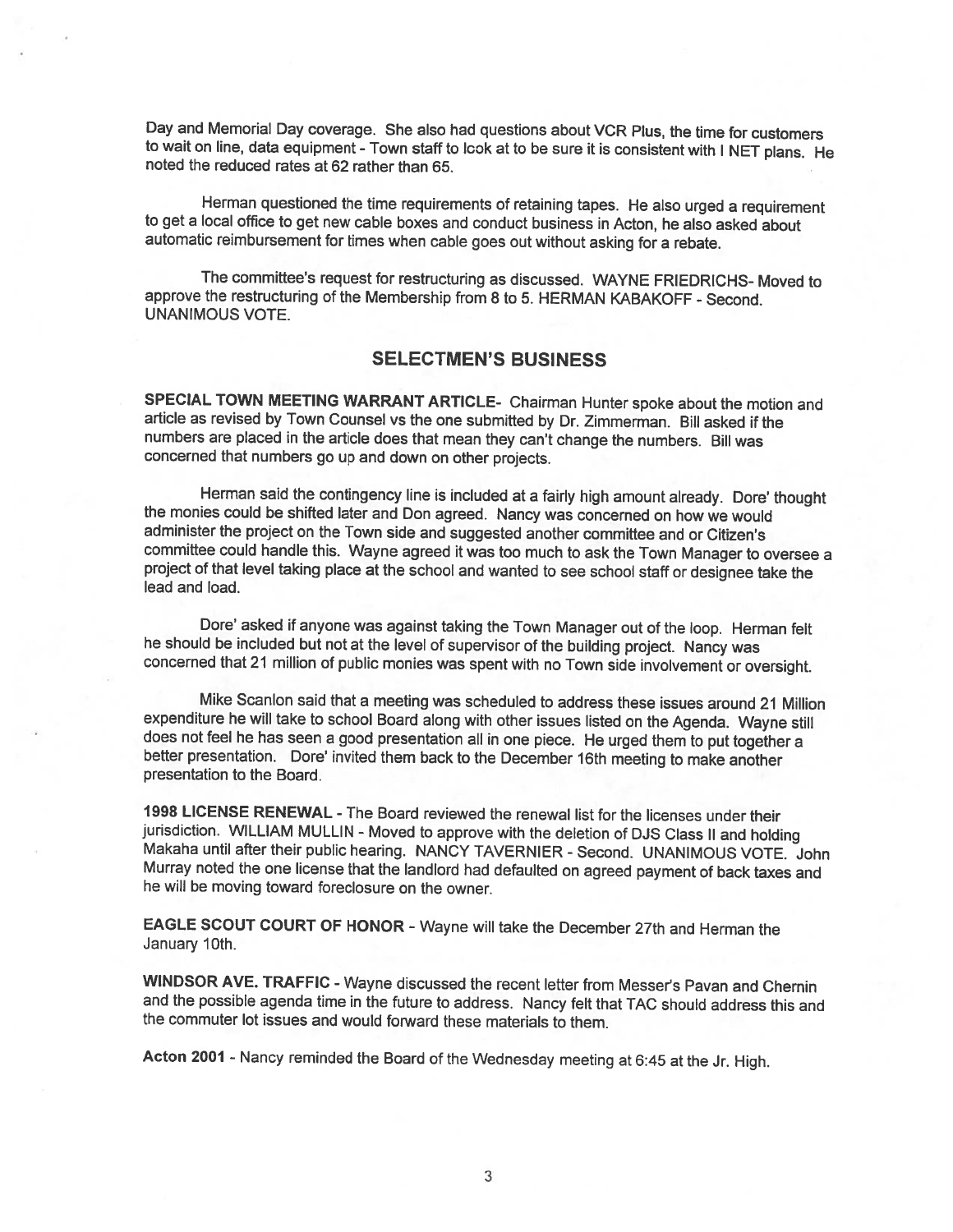# CONSENT AGENDA

WILLIAM MULLIN- Moved to approve. HERMAN KABAKOFF - Second. UNANIMOUS VOTE.

## TOWN MANAGER'S REPORT

ETHICS DISCLOSURE - Don outlined his issue outlined in his memo regarding the sub contractor used by his oil company to remove the oil tank. He wanted to make disclosure to the Board. WILLIAM MULLIN -Moved to approve the disclosure as outlined in his memo dated November 26, 1997 regarding the Sub-Contractor. HERMAN KABAKOFF- Second. UNANIMOUS VOTE.

MIDDLE FORT POND SEWER PROJECT FUNDING - WILLIAM MULLIN - Moved the expenditure of funds for this project from the sewer Gift Funds be at the discretion of the Town Manager and Treasurer as they deem appropriate and necessary. NANCY TAVERNIER - Second. UNANIMOUS VOTE.

## EXECUTIVE SESSION

None Required

 $\bigvee \mathscr{N}$ 

The Board adjourned at 10:30 P.M. Clerk **Date** 

**Christine M. Joyce** Recording Secty. Doc:Min12/2//97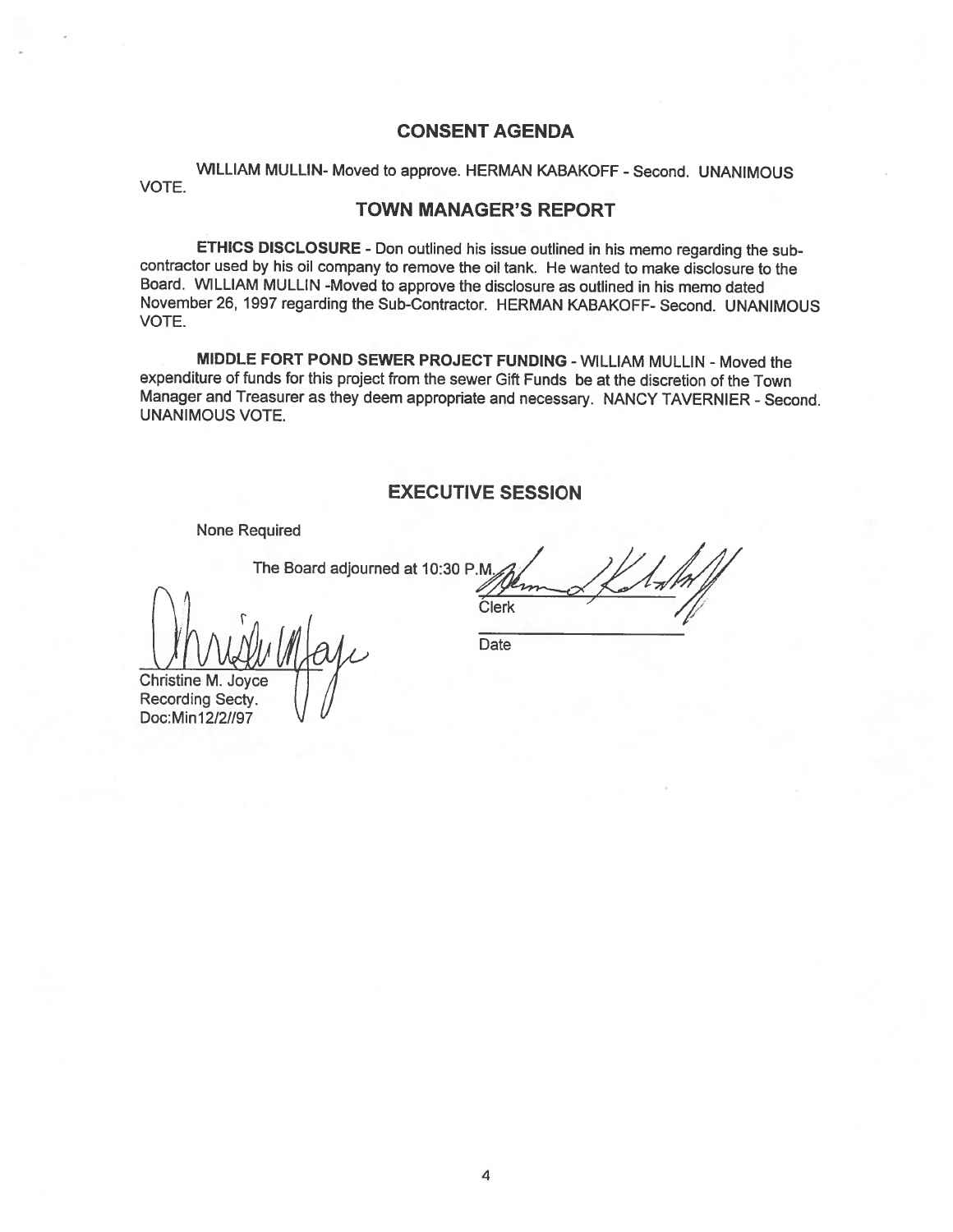November 26, 1997

TO Board of Selectmen

FROM: F. Dore' Hunter, Chairman

SUBJECT: Selectmen's Report

# AGENDA Room 204

# DECEMBER 2, 1997 7:30 P.M.

## I. CITIZEN'S CONCERNS

# II. PUBLIC HEARINGS & APPOINTMENTS

- 1. 7:45 LEXICON GROUP
- 2. 8:00 TAX IMPACT REPORT
- 3. 8:30 TAX CLASSIFICATION HEARING- Enclosed please find materials prepared by Staff and The Acton Chamber of Commerce.
- 4. 9:15 CABLE CONTRACT DISCUSSION

# III. SELECTMEN'S BUSINESS

5. 1998 LICENSE RENEWAL LIST - Enclosed please find the 1998 list of license renewals that will be brought to the Board for approval at the meeting of the 16th.

6. EAGLE SCOUT CEREMONIES - Enclosed please find an invitation to attend Matthew Whelihan and Matthew Warren's Court of Honor on December27 and January 10, respectively for Board action.

7. Discussion of Form of Special Town Meeting Warrant Article(s)

- 8. Discussion of School Bldg. Project
- 9. Discussion of any other petitions for warrant articles
- 10. OTHER

# IV. CONSENT AGENDA

11. FEE WAiVER REQUEST - Enclosed <sup>p</sup>lease find <sup>a</sup> confidential reques<sup>t</sup> for fee waiver for Board action.

12. CHRISTMAS TREE SALES -Enclosed please find the annual reques<sup>t</sup> from Mrs. DiDucca to sell trees at her farm stand on Great Road for Board action.